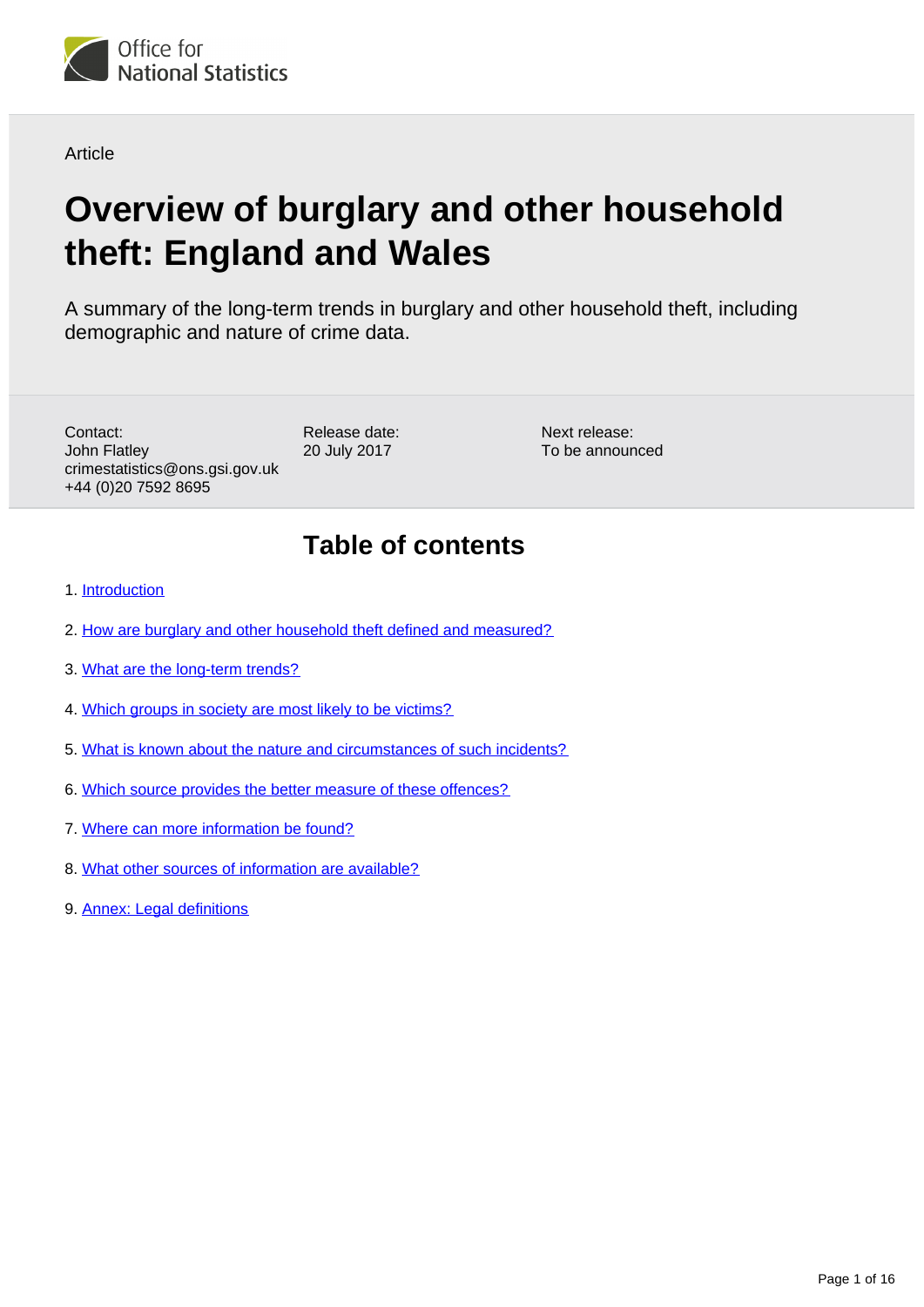## <span id="page-1-0"></span>**1 . Introduction**

This article is intended to provide information on long-term trends alongside additional data on the characteristics of victims and nature of crime. It may not include the most recent published data, which can be found in the latest quarterly [Crime in England and Wales](https://www.ons.gov.uk/peoplepopulationandcommunity/crimeandjustice/bulletins/crimeinenglandandwales/previousReleases) release.

## <span id="page-1-1"></span>**2 . How are burglary and other household theft defined and measured?**

Broadly speaking, a person commits burglary if they enter any building or part of a building as a trespasser and, having done so, steal or attempt to steal anything.

"Other household theft" is a category that relates to instances where theft occurred immediately outside a dwelling, or within a dwelling but where the perpetrator had the right to be there.

These offences are included in the Crime Survey for England and Wales (CSEW) and police recorded crime data, although the information available from each source and their coverage differ.

### **Burglary – CSEW**

The CSEW is a survey of the population resident in households and, as such, information collected on burglary offences only relates to domestic burglary; that is, unauthorised entry into the victim's dwelling or non-connected building to a dwelling (for example, a shed or a non-connected garage). Non-domestic burglary (for example, theft from business properties) is not covered by the CSEW.

The main CSEW estimates differentiate between burglary in a dwelling and a non-connected building to a dwelling. Subcategories are defined as follows:

- "burglary with entry" comprises burglary where a building was successfully entered, regardless of whether something was stolen or not
- "burglary with loss" comprises burglary where a building was successfully entered and something was stolen
- "burglary with no loss" comprises burglary where a building was successfully entered but nothing was stolen
- "attempts" comprises incidents where there is clear evidence that the offender made an actual, physical attempt to gain entry to a building (for example, damage to locks, or broken doors) but was unsuccessful

Domestic burglary does not include theft by a person who was entitled to be in the dwelling at the time the offence occurred (for example, a party guest or worker); such offences are classified as theft from a dwelling and are included in the separate category of "other household theft".

### **Burglary – police recorded crime**

The police record an incident of burglary if a person enters any building as a trespasser with the intent to commit an offence of theft; this includes dwellings and other properties, such as sheds, garages not connected to dwellings and businesses.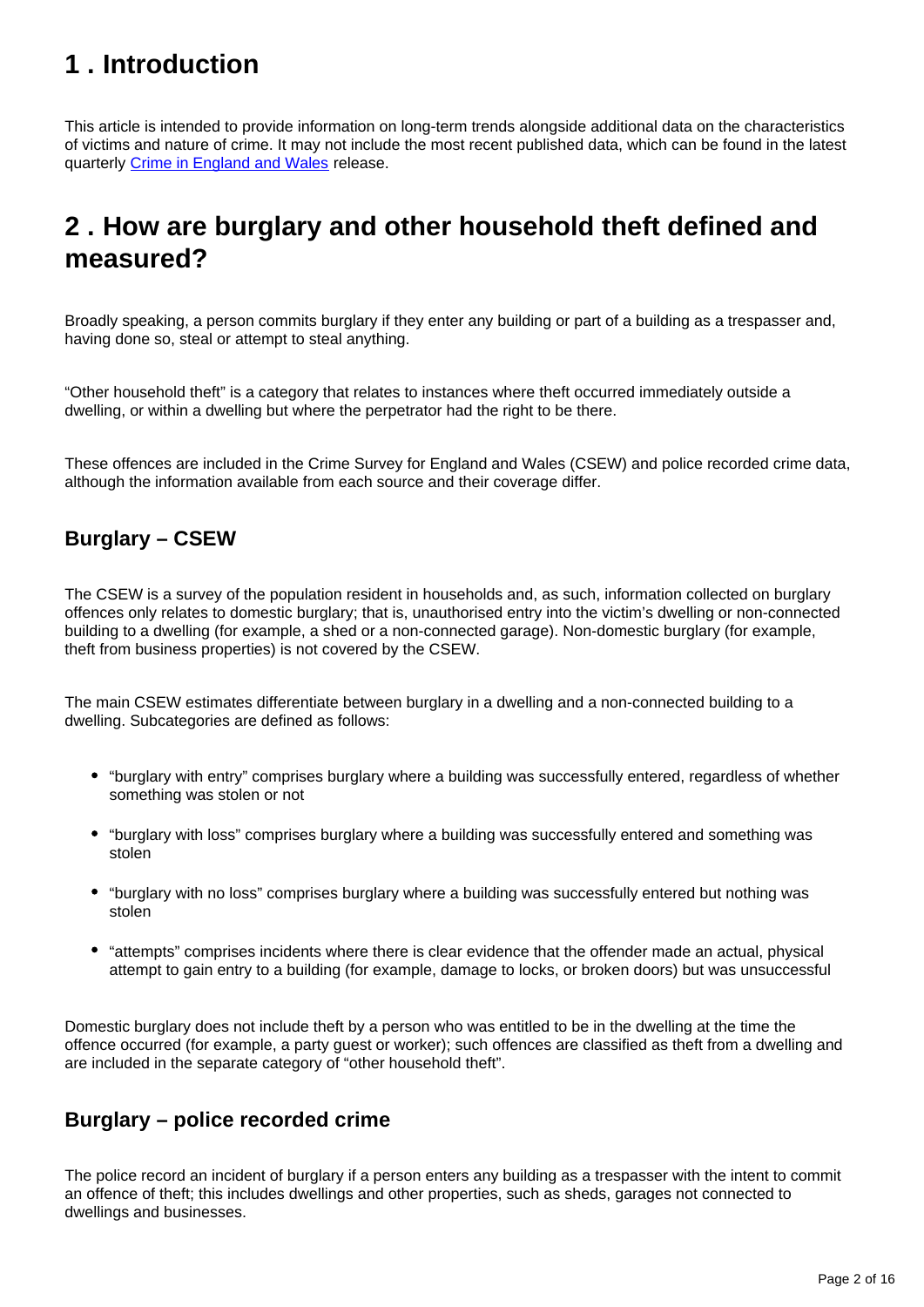Prior to April 2017, police recorded burglary offence categories were split such that dwellings (domestic burglary) and buildings other than dwellings (non-domestic burglary) were separately identifiable, where:

- domestic burglary covers residential premises, including attached buildings such as garages
- non-domestic burglary covers non-residential premises, including businesses and public buildings, as well as non-attached buildings within the grounds of a dwelling, such as sheds and detached garages

From April 2017 onwards a new classification of police recorded burglary was introduced, dividing offences into two categories of "residential" and "business and community".

"Residential" burglary includes all buildings or parts of buildings that are within the boundary of, or form a part of, a dwelling and includes the dwelling itself, vacant dwellings, sheds, garages, outhouses, summer houses and any other structure that meets the definition of a building. It also includes other premises used for residential purposes such as houseboats, residential care homes and hostels.

"Business and community" burglary includes all buildings or parts of buildings that are used solely and exclusively for business purposes or are otherwise entirely outside the classification of residential burglary.

Since the latest period for which data are presented is the year ending March 2017, this article does not include any further information regarding the new "residential" and "business and community" burglary categories.

Offence categories for attempted burglary are separately identifiable.

An offence of aggravated burglary is recorded if, while committing the burglary, the offender is in possession of a weapon (for example: firearm, imitation firearm, knife or sharp instrument, explosive).

For domestic burglary, police recorded crime data also separately identify "distraction burglary"; that is, where a falsehood, trick or distraction is used on an occupant of a dwelling to gain, or try to gain, access to the premises to commit burglary. It includes cases where the offender first enters the premises and subsequently uses distraction methods in order to remain on the premises or gain access to other parts of the premises in order to commit burglary (for example, by posing as a tradesperson).

On balance, the CSEW currently provides a better measure of long-term national trends in domestic burglary. But, given the high level of reporting of burglary offences to the police and the scale of the under-recording of burglary not being as high as for other offences, the police recorded crime data also provide a good measure. Police recorded crime data also provide a better measure of burglary at subnational level where the sample size of the CSEW is not large enough to yield estimates with reasonable levels of precision.

### **Other household theft – CSEW**

The main CSEW estimates split "other household theft" into two subcategories:

- "theft from a dwelling" thefts committed inside the victim's dwelling by someone who had the right to be there at the time the offence occurred (for example, a party guest or worker)
- "theft from outside a dwelling" thefts that occurred on the victim's property outside the dwelling, typically thefts from gardens

"Theft from a dwelling" does not include theft by someone who was not entitled to be in the dwelling at the time the offence was committed; such offences are classified as burglary.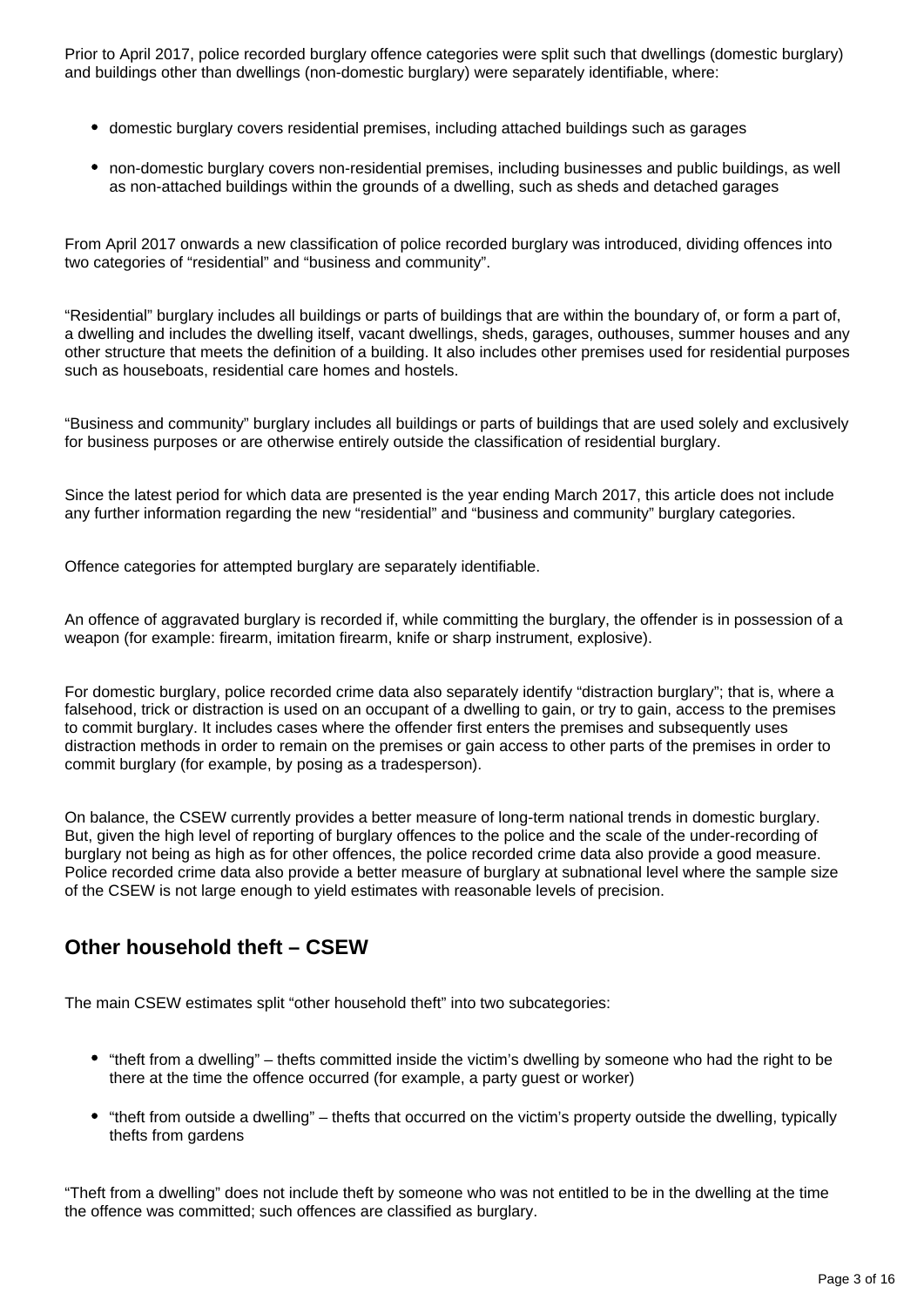There is no distinction made in the CSEW for theft from outside a dwelling with regard to whether the perpetrator had the right to be on the property.

### **Other household theft – police recorded crime**

The only related category of police recorded crime for which data are separately identifiable is theft inside a dwelling (other than from an automatic meter or machine).

Data for theft outside a dwelling offences are included within an "other theft" category but are not separately identifiable.

The CSEW currently provides a better measure of long-term national trends in "other household theft", especially for theft outside a dwelling that is not separately identifiable in the police recorded crime data. But, police recorded crime data are available for theft in a dwelling offences at subnational level, where the sample size of the CSEW is not large enough to yield estimates with reasonable levels of precision.

Further discussion on the strengths and limitations of the two main sources is available in the "Which source provides the better measure of these offences?" section.

## <span id="page-3-0"></span>**3 . What are the long-term trends?**

The Crime Survey for England and Wales (CSEW) has collected information on crimes, including burglary and other household theft, experienced by respondents in a consistent manner since the survey first ran in 1981. Estimates are therefore directly comparable across the history of the survey.

Care should be taken with regard to historical police recorded crime data, as changes to recording practices following the introduction of the new Home Office Counting Rules (HOCR) in April 1998 and the National Crime Recording Standard (NCRS) in April 2002 typically resulted in an increase in the number of crimes recorded.

#### **Burglary**

The long-term trends in burglary as measured by the CSEW and police recorded crime are broadly similar.

The estimated number of CSEW domestic burglary incidents rose sharply through the 1980s and early 1990s (peaking at 2,445,000 in the year to December 1993) and then fell steeply until the survey year ending March 2005 (to 1,057,000<sup>1</sup>). The underlying trend in domestic burglary remained fairly flat between the year ending March 2005 and year ending March 2011 surveys. However, there have been general year-on-year decreases from the survey year ending March 2011 onwards, down to a record low 650,000<sup>2</sup> incidents in the survey year ending March 2017.

In the survey year ending March 2017, around 2 in 100 households had been victims of domestic burglary; this compares with around 9 in 100 households in the year ending December 1995, meaning that households are currently four times less likely to be a victim of burglary than in 1995.

Over time, the subcategories of CSEW "domestic burglary in a dwelling" and "domestic burglary in a nonconnected building to a dwelling" have followed similar patterns to that of domestic burglary overall. The more marked declines in domestic burglary in a dwelling have driven the overall decline in all domestic burglary.

Domestic burglary in a dwelling comprises the majority of all CSEW domestic burglary incidents, ranging from between 67% and 83% across the history of the CSEW.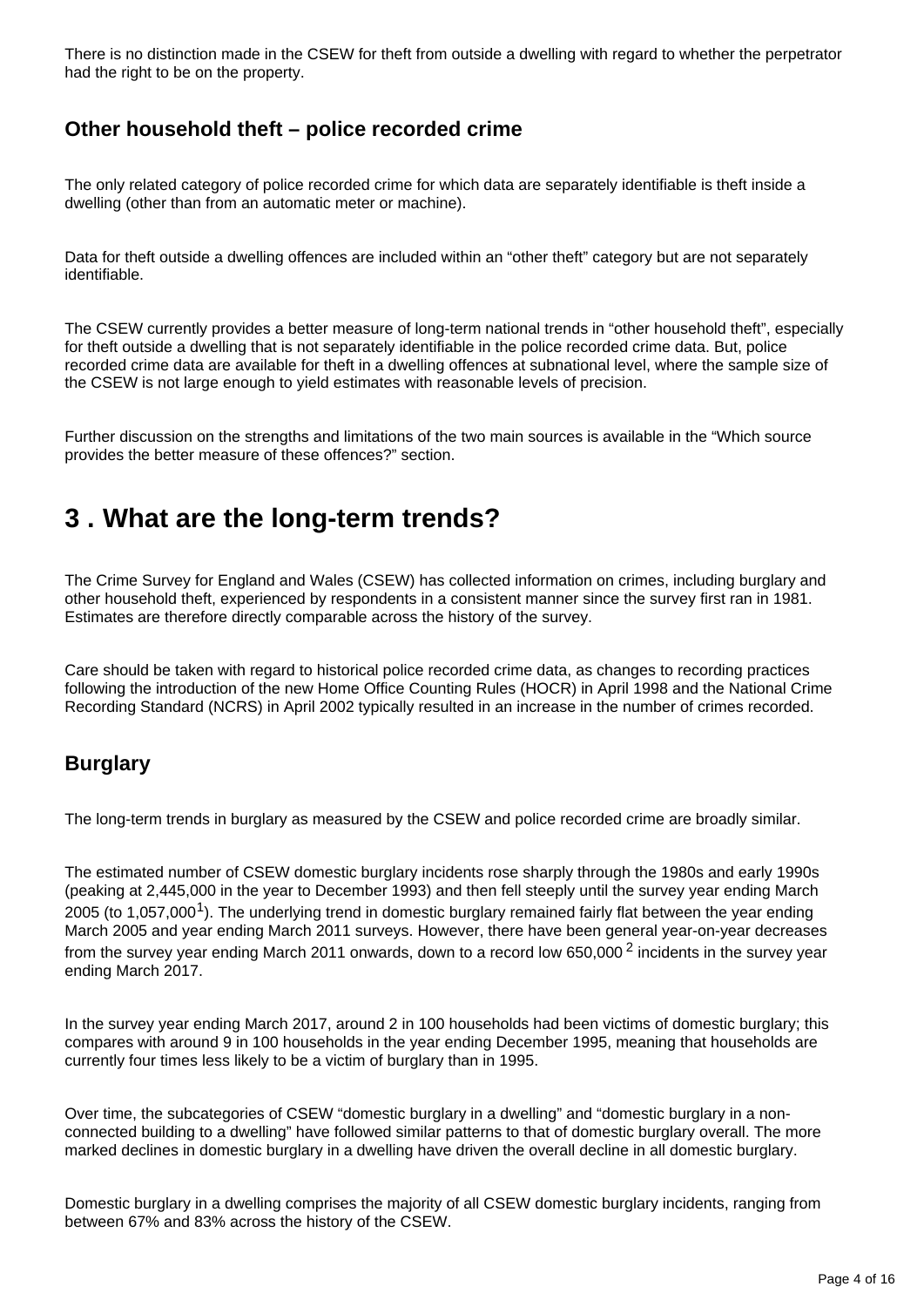Police recorded burglary has fallen year-on-year between the year ending March 2003 (890,099 offences) – the earliest time period for which data are directly comparable – and the year ending March 2016 (401,001 offences), but slightly increased in the year ending March 2017 (411,536 offences). Police recorded burglary has more than halved in volume over the last decade.

Domestic burglary and non-domestic burglary make up a relatively equal proportion of all burglary offences recorded by the police over this period.

#### **Figure 1: Trends in Crime Survey for England and Wales and police recorded burglary, year ending December 1981 to year ending March 2017**

### Figure 1: Trends in Crime Survey for England and Wales and police recorded burglary, year ending December 1981 to year ending March 2017



 $\triangle$  1/5

Source: Crime Survey for England and Wales, Office for National Statistics and Police recorded crim

#### **Source: Crime Survey for England and Wales, Office for National Statistics and Police recorded crime, Home Office**

**Notes:**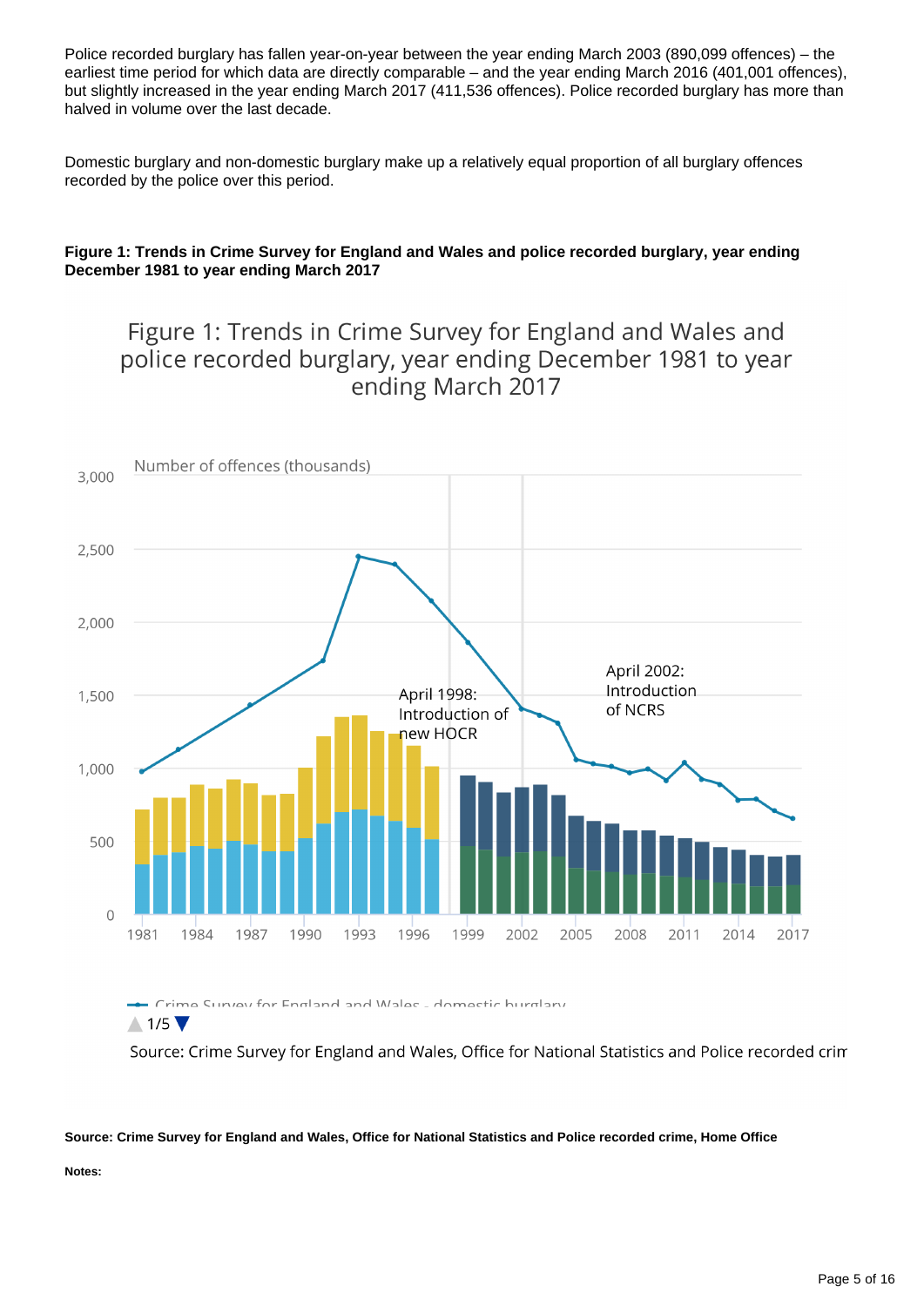- 1. Police recorded crime data are not designated as National Statistics.
- 2. Police recorded crime data prior to the year ending March 1999 are based on the old Home Office Counting Rules (HOCR); data for the year ending March 1999 to the year ending March 2002 (inclusive) are based on the new HOCR but prior to the introduction of the National Crime Recording Standard (NCRS); data from the year ending March 2003 onwards are based on the new HOCR and NCRS.
- 3. CSEW data on this chart refer to different time periods: a) 1981 to 1999 refer to crimes experienced in the calendar year (January to December) b) from year ending March 2002 onwards the estimates relate to crimes experienced in the 12 months before interview, based on interviews carried out in that financial year (April to March).
- 4. CSEW data relate to adults aged 16 and over.

It is widely accepted that improvements to home security have been an important factor in the reduction seen in domestic burglary offences. Other potential factors are discussed in the "Existing theories on why property crime has fallen" section of the **[Focus on: Property Crime](http://webarchive.nationalarchives.gov.uk/20160106010529/http://www.ons.gov.uk/ons/rel/crime-stats/crime-statistics/focus-on-property-crime--2014-to-2015/index.html) release**. For example, research ([Morgan, 2014\)](https://www.gov.uk/government/uploads/system/uploads/attachment_data/file/332963/horr79tr.pdf) has mapped the growth and decline in domestic burglary during the 1980s and 1990s with heroin and crack cocaine misuse, which follows a similar pattern and may have also been a contributory factor.

#### **Other household theft**

The estimated numbers of CSEW "other household theft" incidents rose sharply through the early 1990s (peaking at 1,647,000 in the year to December 1993) and then fell steeply until the survey year ending March 2006 (halving to 812,000<sup>3</sup>). There was another period of sharp increase in "other household theft" offences between the survey years ending March 2008 and March 2012 before they again fell steeply, down to 587,000<sup>4</sup> incidents in the survey year ending March 2017.

Theft from outside a dwelling comprises the large majority of all CSEW "other household theft" incidents, ranging from between 84% and 94% across the history of the CSEW. Consequently, the subcategory of theft from outside a dwelling has followed an extremely similar trend to that of "other household theft" overall.

Meanwhile, the subcategory of theft from a dwelling has remained relatively flat, apart from a period of increase between the years ending December 1991 and December 1997 followed by decreases until the survey year ending March 2002.

Police recorded theft in a dwelling has remained fairly stable since the early 1980s and especially since the year ending March 2003, with the number of offences typically only fluctuating between 50,000 and 60,000.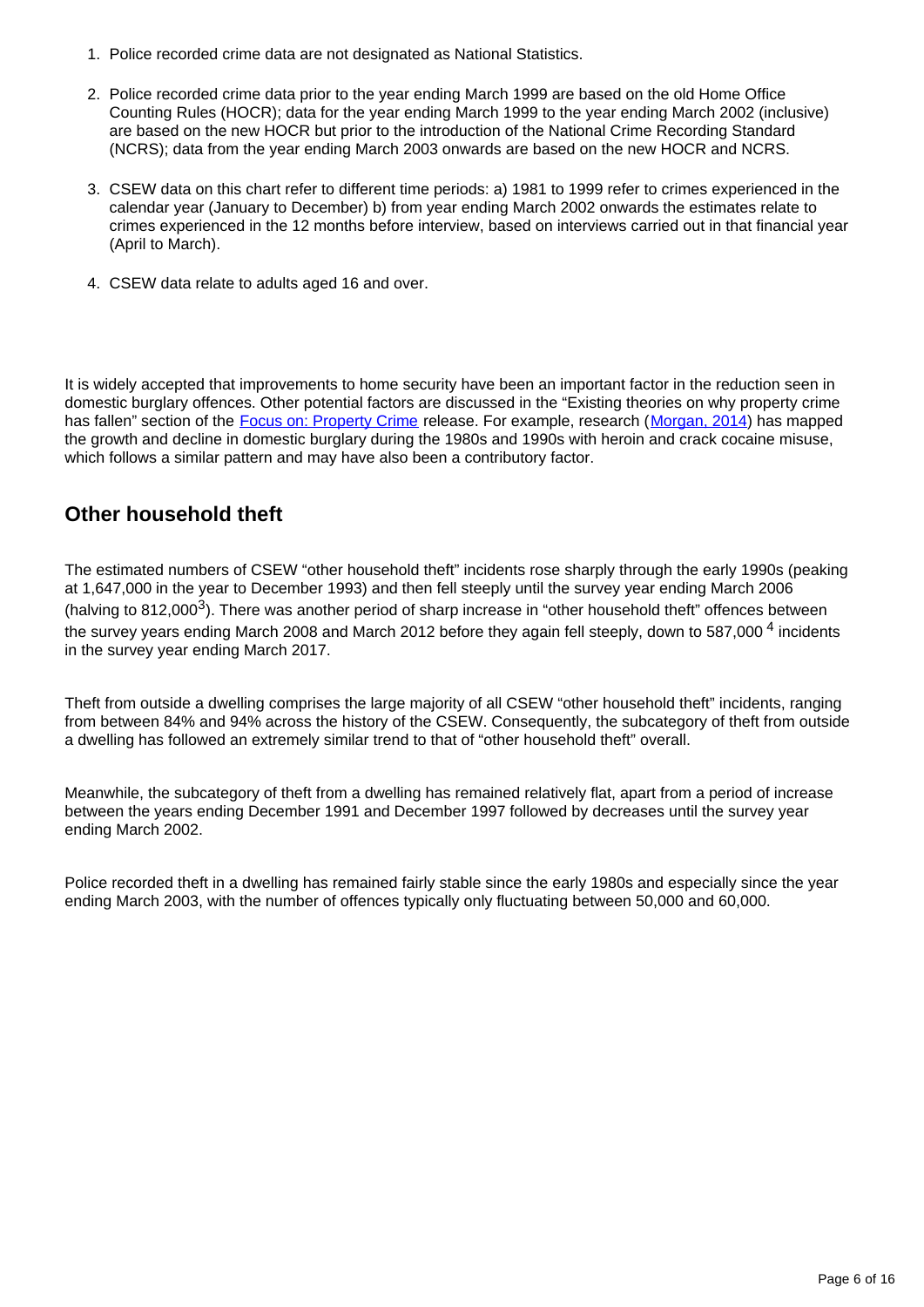#### **Figure 2: Trends in Crime Survey for England and Wales other household theft and police recorded theft in a dwelling, year ending December 1981 to year ending March 2017**

Figure 2: Trends in Crime Survey for England and Wales other household theft and police recorded theft in a dwelling, year ending December 1981 to year ending March 2017



- Crime Survey for England and Walec - other household theft  $\wedge$  1/5

Source: Crime Survey for England and Wales, Office for National Statistics and Police recorded crim

#### **Source: Crime Survey for England and Wales, Office for National Statistics and Police recorded crime, Home Office**

**Notes:**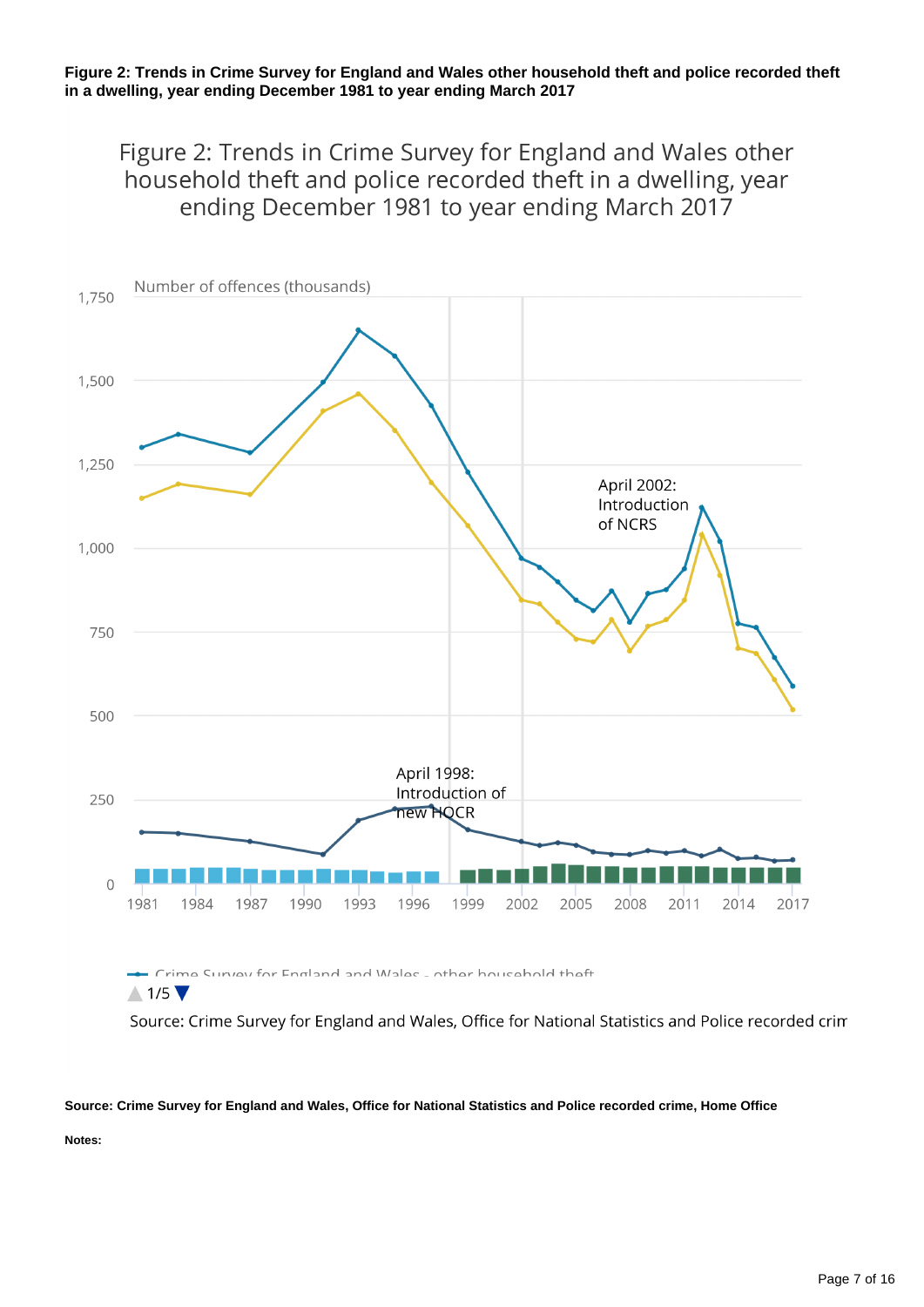- 1. Police recorded crime data are not designated as National Statistics.
- 2. Police recorded crime data prior to the year ending March 1999 are based on the old Home Office Counting Rules (HOCR); data for the year ending March 1999 to the year ending March 2002 (inclusive) are based on the new HOCR but prior to the introduction of the National Crime Recording Standard (NCRS); data from the year ending March 2003 onwards are based on the new HOCR and NCRS.
- 3. CSEW data on this chart refer to different time periods: a) 1981 to 1999 refer to crimes experienced in the calendar year (January to December) b) from year ending March 2002 onwards the estimates relate to crimes experienced in the 12 months before interview, based on interviews carried out in that financial year (April to March).
- 4. CSEW data relate to adults aged 16 and over.

#### **Notes for: What are the long-term trends?**

- 1. The 95% confidence interval around this estimate is [989,000 to 1,125,000]. Any sample survey may produce estimates that differ from the figures that would have been obtained if the whole population had been interviewed. The confidence interval provides a range of values around an estimate (also referred to as the margin of error of the estimate). Section 8.1 of the [User Guide to Crime Statistics for England and](http://www.ons.gov.uk/peoplepopulationandcommunity/crimeandjustice/methodologies/crimeandjusticemethodology)  [Wales](http://www.ons.gov.uk/peoplepopulationandcommunity/crimeandjustice/methodologies/crimeandjusticemethodology) has more information about confidence intervals and statistical significance.
- 2. The 95% confidence interval around this estimate is [583,000 to 716,000].
- 3. The 95% confidence interval around this estimate is [750,000 to 873,000].
- 4. The 95% confidence interval around this estimate is [529,000 to 645,000].

## <span id="page-7-0"></span>**4 . Which groups in society are most likely to be victims?**

#### **Burglary**

Police force area recorded crime data reveal that a large proportion of burglary offences are concentrated in a few predominantly urban areas. The Metropolitan Police along with Greater Manchester, West Yorkshire and West Midlands police forces consistently account for over 40% of domestic burglaries and around 35% of all burglaries recorded by the police.

While there have been widespread decreases in the likelihood of experiencing domestic burglary in the Crime Survey for England and Wales (CSEW), some demographic groups have been consistently more likely to be victims, including:

- where the household reference person<sup>1</sup> was a younger adult (aged 16 to 24), households tend to be more likely victims of domestic burglary than those where the household reference person was in older age groups
- single parent households tend to be more likely victims than two (or more) adult households or households without children
- households in urban areas tend to be more likely victims than households in rural areas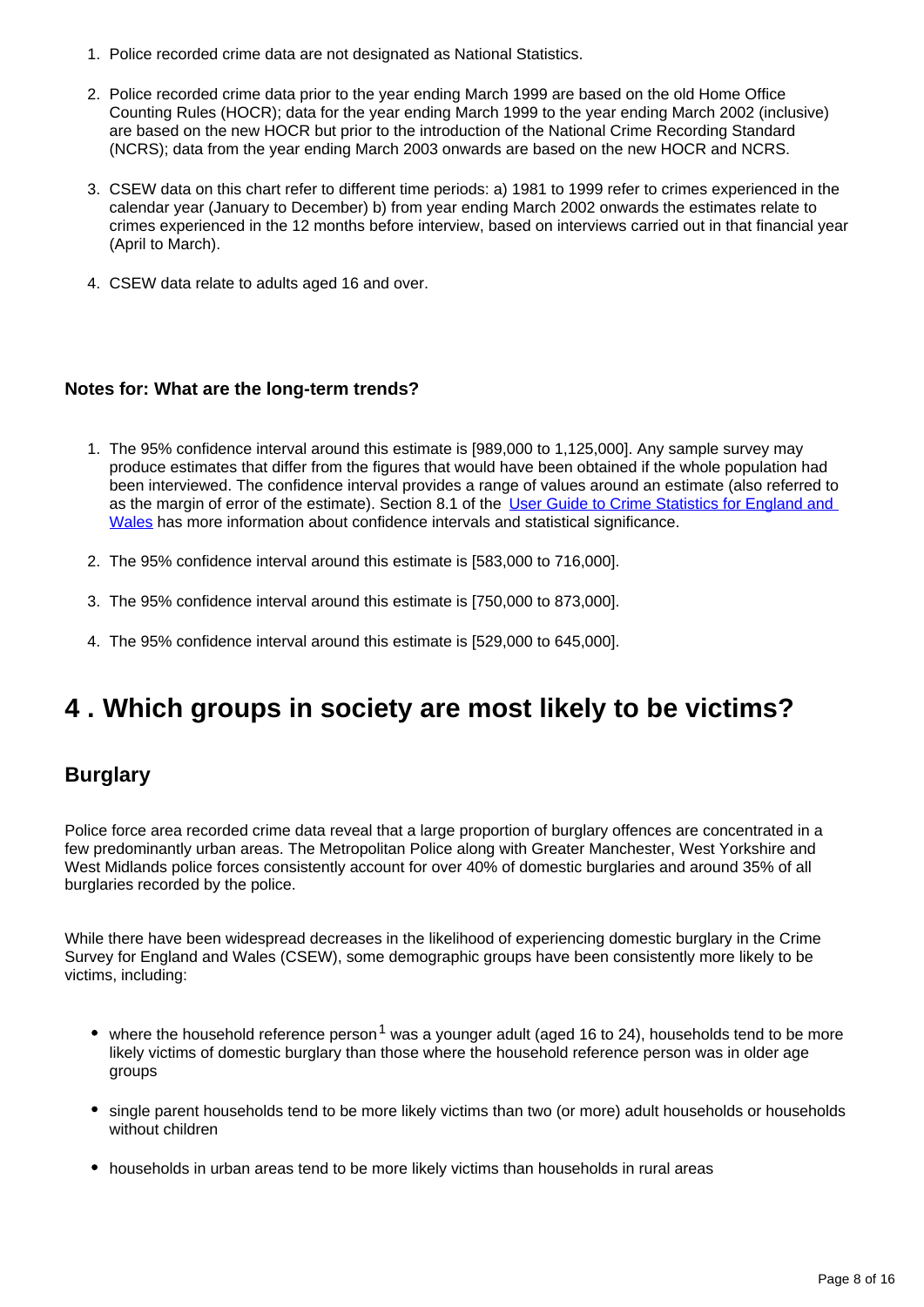### **Other household theft**

Police force area recorded crime data reveal that a large proportion of "theft in a dwelling" offences are concentrated in a few predominantly urban areas. The Metropolitan Police along with Greater Manchester, West Yorkshire and West Midlands police forces consistently account for around one-third of all "theft in a dwelling" offences recorded by the police.

While there have been widespread decreases in the likelihood of experiencing "other household theft" in the CSEW, similar to patterns of burglary, some demographic groups have been consistently more likely to be victims, including:

- where the household reference person was a younger adult (aged 16 to 24), households tend to be more likely victims of "other household theft" than those where the household reference person was in older age groups
- single parent households tend to be more likely victims than two (or more) adult households or households without children
- households in urban areas tend to be more likely victims than households in rural areas

#### **Notes for: Which groups in society are most likely to be victims?**

1. The household reference person is the member of the household in whose name the accommodation is owned or rented, or is otherwise responsible for the accommodation. Where this responsibility is joint within the household, this is the person with the highest income. If incomes are equal, then this is the oldest person.

### <span id="page-8-0"></span>**5 . What is known about the nature and circumstances of such incidents?**

### **Burglary**

The headline Crime Survey for England and Wales (CSEW) estimates for domestic burglary indicate that between around a third and two-fifths of incidents were unsuccessful attempts (where the offender was not able to gain entry into the dwelling or non-connected building to the dwelling).

The CSEW [Nature of Crime](https://www.ons.gov.uk/peoplepopulationandcommunity/crimeandjustice/datasets/natureofcrimeburglary) tables provide further information about the circumstances surrounding incidents of domestic burglary over the last decade, including: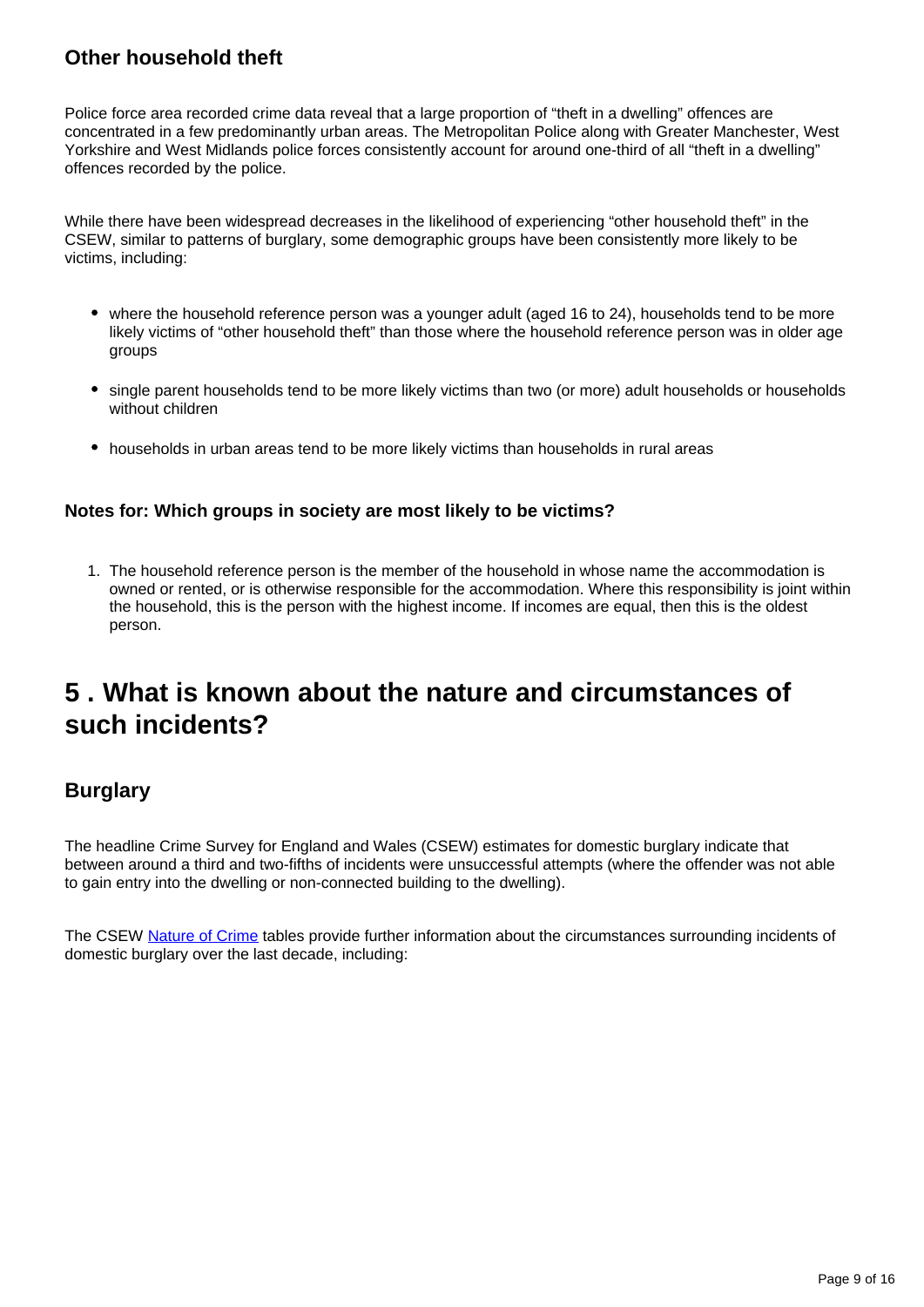- in incidents of domestic burglary in a dwelling where the offender entered the dwelling, the offender gained entry through a door around 70% of the time and through a window around 30% of the time
- purses, wallets and money have typically been the most frequently stolen items in domestic burglaries in dwellings, with jewellery and watches, computer equipment and other electronic goods (for example, cameras) also being commonly stolen
- around 70% of domestic burglaries in dwellings take place during the week (equivalent to 16% per weekday) and around 30% take place during the weekend (equivalent to 12% per weekend day)
- approximately two-fifths of domestic burglaries in dwellings take place during the morning or afternoon (6am to 6pm) and three-fifths take place during the evening or night (6pm to 6am)
- in over half of incidents of domestic burglary in a dwelling where an offender gained entry into the dwelling, someone was at home at the time
- in the majority of years, it was almost equally likely in incidents of domestic burglary in a dwelling that the offender(s) was a stranger or known<sup>1</sup> by the victim

In each year since the year ending March 2004 (when data were first available), less than 5% of domestic burglaries recorded by the police are classified as "distraction burglaries"; this proportion has been declining for much of the last decade (reaching a low of 1% in the year ending March 2014).

### **Other household theft**

The [Nature of Crime](https://www.ons.gov.uk/peoplepopulationandcommunity/crimeandjustice/datasets/natureofcrimeotherhouseholdtheft) tables provide further information about the circumstances surrounding incidents of CSEW "other household theft". Findings over the last decade include:

- purses, wallets and money have consistently been the most stolen items in thefts from a dwelling and garden furniture has consistently been the overwhelmingly most stolen item in thefts from outside a dwelling
- around 70% of "other household thefts" take place during the week (equivalent to around 16% per weekday) and 30% take place during the weekend (equivalent to 12% per weekend day)
- approximately three-fifths of thefts from dwellings take place during the morning or afternoon (6am to 6pm) and two-fifths take place during the evening or night (6pm to 6am)
- in comparison, approximately two-fifths of thefts from outside dwellings take place during the morning or afternoon and three-fifths take place during the evening or night, reflecting the increased likelihood of invited guests being present during daylight hours
- victims have consistently rated thefts from a dwelling as a more serious crime (an average score of around 7, on a scale of 1 to 20) than thefts from outside a dwelling (an average score of around 3.5); this is likely to reflect the greater value of items stolen and the increased perceived betrayal of trust by someone who was permitted to be on their property

Further information about the nature of incidents is currently restricted to the CSEW; only limited data are currently available on the circumstances surrounding offences in the main recorded crime collection. It is anticipated that in the future we may be able to provide further information about crime incidents recorded by the police as more detailed data sources become available centrally.

#### **Notes for: What is known about the nature and circumstances of such incidents?**

1. Known well or known by sight or to speak to casually.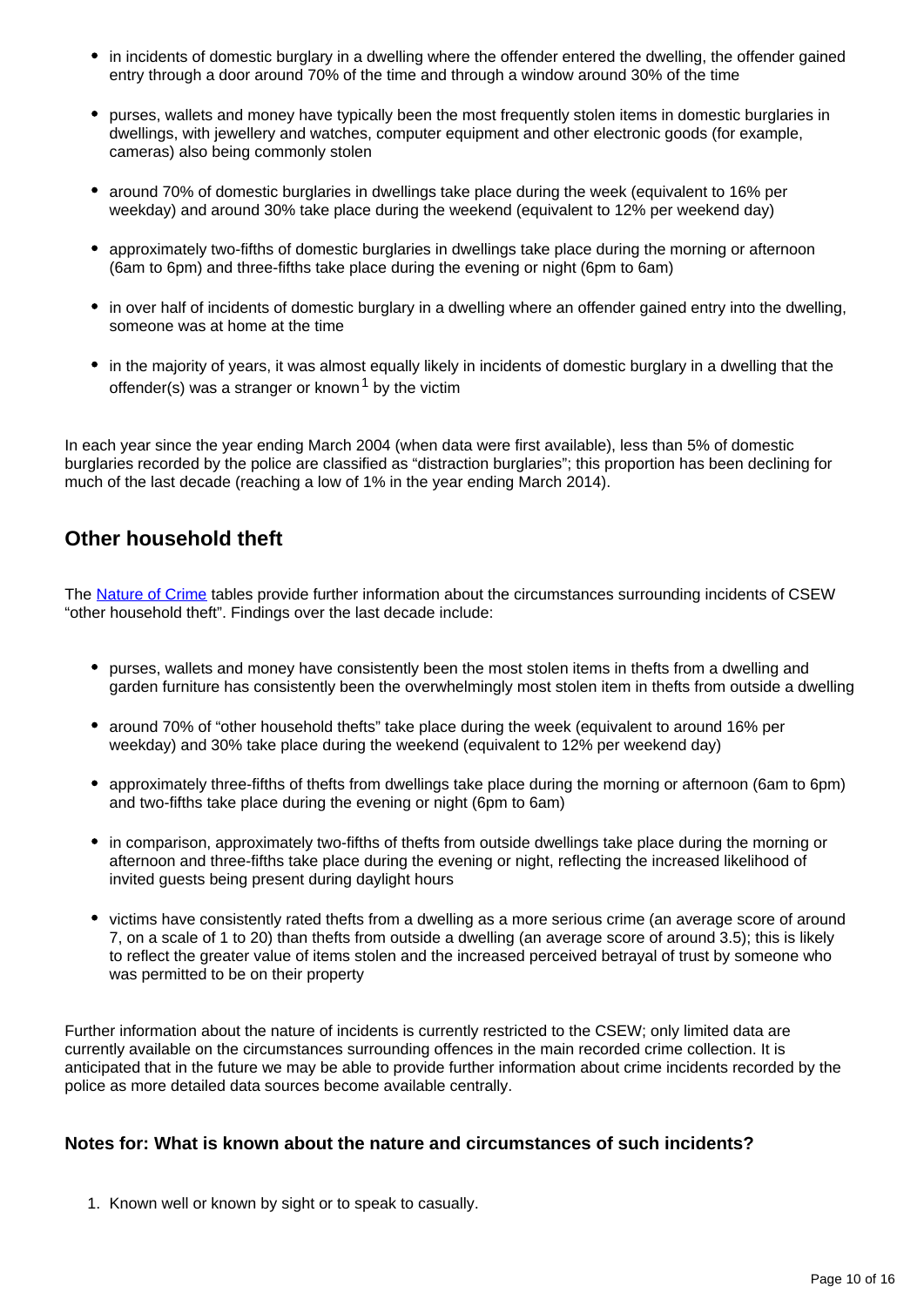### <span id="page-10-0"></span>**6 . Which source provides the better measure of these offences?**

The Crime Survey for England and Wales (CSEW) has collected information on crimes, including domestic burglary and "other household theft", experienced by respondents in a consistent manner since the survey first ran in 1981. It captures incidents that are not reported to the police and is not affected by changes in police recording practices; it is therefore a reliable measure of long-term trends.

However, the survey will not capture crimes against businesses, so data on non-domestic burglary are not available, or offences committed against people not resident in households (for example, students in halls of residence or overseas visitors). While estimates at the national level (England and Wales) are of good quality, lower-level geography estimates are not robust.

Police recorded crime data have a wider offence coverage – including both domestic burglary and non-domestic burglary – and a greater population coverage, with crimes committed against people not resident in private households included. Lower-level geography data (police force and community safety partnership areas) are also available.

However, while police recorded crime data are available for theft in a dwelling offences, thefts from outside a dwelling are encompassed within an "other theft" category and are not separately identifiable.

The police recorded crime data do not include offences that do not come to the attention of the police or are not recorded by them. According to the CSEW, burglary is one of the offences more commonly reported to the police (consistently around three-fifths of victims do so), reflecting the severity of the offence. But "other household thefts" tend to be reported to the police less frequently; these are consistently reported by between an estimated one-fifth and one-quarter of victims.

Also, due to changes in recording practices introduced in 1998 and 2002, it is not possible to directly compare police recorded crime data for any period prior to the year ending March 2003 with subsequent years.

Additionally, there are currently concerns about the quality of crime recording; crimes may not be recorded consistently across police forces and so the true level of recorded crime may be understated. Following an [assessment of crime statistics](https://www.statisticsauthority.gov.uk/archive/assessment/assessment/assessment-reports/assessment-report-268---statistics-on-crime-in-england-and-wales.pdf) by the UK Statistics Authority, published in January 2014, the statistics based on police recorded crime data have been found not to meet the required standard for designation as National [Statistics](https://www.statisticsauthority.gov.uk/national-statistician/types-of-official-statistics/).

Since the UK Statistics Authority assessment decision, Her Majesty's Inspectorate of Constabulary (HMIC) has undertaken an inspection of the integrity of police recorded crime. The [Crime-recording: making the victim count](https://www.justiceinspectorates.gov.uk/hmic/publication/crime-recording-making-the-victim-count/) report, published by HMIC found that, an estimated 11% of burglary offences that should have been recorded as a crime were not. However, this level of under-recording was lower than for all offences on average (19%).

The renewed focus on the quality of crime recording means that caution is needed when interpreting statistics on police recorded crime. While it is likely that improvements in compliance with the National Crime Recording Standard (NCRS) may have led to increases in the number of crimes recorded by the police, it is not possible to quantify the scale of this, or assess how this effect varied between different police forces. However, the effect of improved compliance with recording standards is thought to have been more pronounced for violent and sexual offences rather than burglary and household theft offences.

Therefore, on balance, the CSEW provides a better measure of long-term national trends in (domestic) burglary and "other household theft". Police recorded crime provides a better source for subnational data for these offences, where available, and can provide a better indication of emerging trends. Police recorded crime is also the only source for data on non-domestic burglary.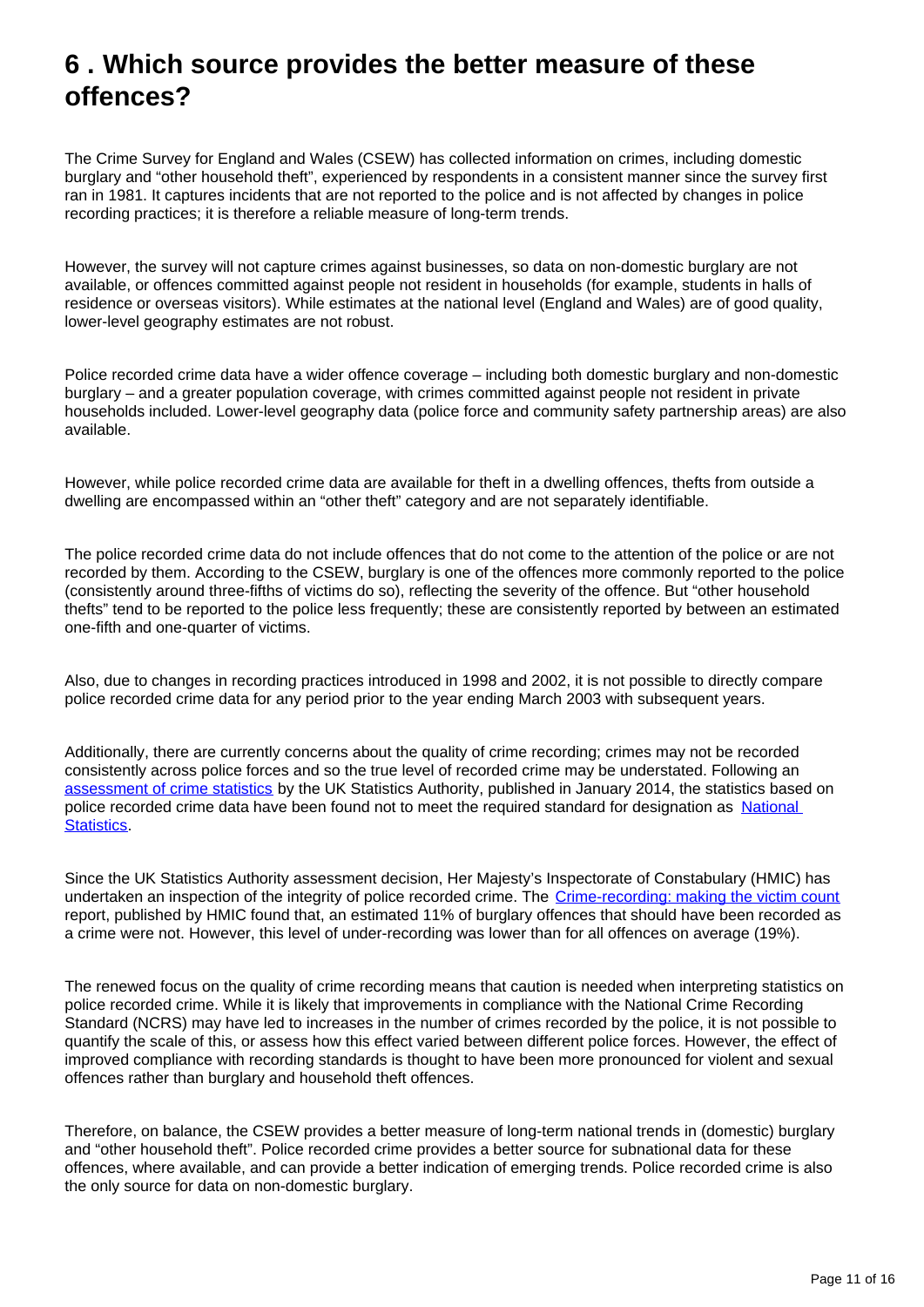## <span id="page-11-0"></span>**7 . Where can more information be found?**

### **Crime Survey for England and Wales (CSEW)**

[Crime in England and Wales](https://www.ons.gov.uk/peoplepopulationandcommunity/crimeandjustice/bulletins/crimeinenglandandwales/previousReleases) (quarterly publication) – the preferred source for latest trends:

- [Appendix tables](https://www.ons.gov.uk/peoplepopulationandcommunity/crimeandjustice/datasets/crimeinenglandandwalesappendixtables) A1, A2, A3 and A8 include data on numbers of incidents, incidence rates, prevalence rates and numbers of victims for the complete survey time series (starting from the year ending December 1981)
- [Quarterly table](https://www.ons.gov.uk/peoplepopulationandcommunity/crimeandjustice/datasets/crimeinenglandandwalesquarterlydatatables) QT2 includes data on numbers of incidents in the previous 3 survey years, broken down by quarter of interview
- Open data tables ([Personal Crime Incidence](https://www.ons.gov.uk/peoplepopulationandcommunity/crimeandjustice/datasets/personalcrimeincidencecsewopendatatable) and [Personal Crime Prevalence](https://www.ons.gov.uk/peoplepopulationandcommunity/crimeandjustice/datasets/personalcrimeprevalencecsewopendatatable)) include data broken down by demographic information
- [Annual trend and demographic tables](https://www.ons.gov.uk/peoplepopulationandcommunity/crimeandjustice/datasets/crimeinenglandandwalesannualtrendanddemographictables) D5, D6, D7 and D8 include data on repeat victimisation and incidents reported to the police – note: only published alongside "Year ending March" releases
- [Annual supplementary table](https://www.ons.gov.uk/peoplepopulationandcommunity/crimeandjustice/datasets/crimeinenglandandwalesannualsupplementarytables) S14 includes data on victim satisfaction with police handling of incidents note: only published alongside "Year ending March" releases
- [Annual supplementary tables](https://www.ons.gov.uk/peoplepopulationandcommunity/crimeandjustice/datasets/crimeinenglandandwalesannualsupplementarytables) S34, S35 and S36 include data on worry about being a victim of burglary note: only published alongside "Year ending March" releases

[Focus on: Property Crime](https://www.ons.gov.uk/peoplepopulationandcommunity/crimeandjustice/bulletins/focusonpropertycrime/previousReleases) (annual publication; latest edition published in November 2016) – the preferred source for more detailed analysis, including victim characteristics and details regarding the circumstances of offences:

- commentary in overview chapter on time-series trends and more detailed findings from the latest financial year
- [Appendix tables](https://www.ons.gov.uk/peoplepopulationandcommunity/crimeandjustice/datasets/focusonpropertycrimeappendixtables) 1 and 2 include data on household demographics
- [Nature of crime tables](https://www.ons.gov.uk/peoplepopulationandcommunity/crimeandjustice/datasets/natureofcrimeburglary) 3.1 to 3.14 include data about the circumstances surrounding incidents of burglary, including time, point and method of entry, item(s) stolen, contact with offenders and more
- [Nature of crime tables](https://www.ons.gov.uk/peoplepopulationandcommunity/crimeandjustice/datasets/natureofcrimeotherhouseholdtheft) 6.1 to 6.5 include data about the circumstances surrounding incidents of "other household theft", including time, item(s) stolen and more

#### **Police recorded crime**

[Crime in England and Wales](https://www.ons.gov.uk/peoplepopulationandcommunity/crimeandjustice/bulletins/crimeinenglandandwales/previousReleases) (quarterly publication):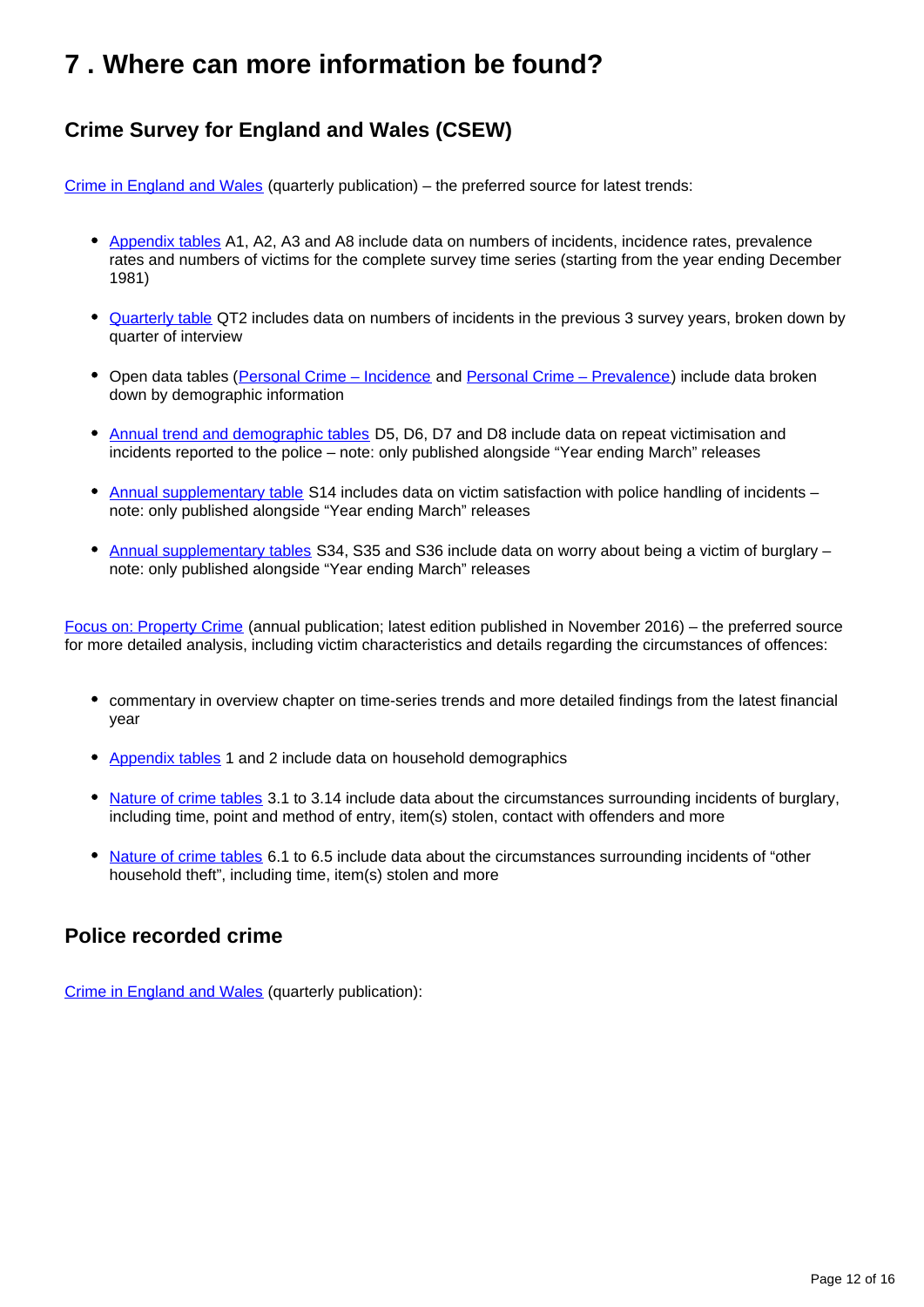- [Appendix table](https://www.ons.gov.uk/peoplepopulationandcommunity/crimeandjustice/datasets/crimeinenglandandwalesappendixtables) A4 includes data on numbers of incidents since the year ending March 2003, following the introduction of the National Crime Recording Standard (NCRS) in April 2002; this is the earliest time period for which the data are directly comparable
- [Quarterly table](https://www.ons.gov.uk/peoplepopulationandcommunity/crimeandjustice/datasets/crimeinenglandandwalesquarterlydatatables) QT1 includes data on numbers of incidents in the previous 2 years, broken down by quarter
- [Police force area tables](https://www.ons.gov.uk/peoplepopulationandcommunity/crimeandjustice/datasets/policeforceareadatatables) P1, P2 and P3 include data on numbers of incidents and rates per 1,000 population in the latest 12-month period and percentage changes with the previous 12-month period, broken down at police force area level
- [Police force area open data](https://www.ons.gov.uk/peoplepopulationandcommunity/crimeandjustice/datasets/recordedcrimedataatpoliceforcearealevelincludingpivottable) include a time series of numbers of incidents back to the year ending March 2003 by police force area
- [Community safety partnership data](https://www.ons.gov.uk/peoplepopulationandcommunity/crimeandjustice/datasets/recordedcrimedatabycommunitysafetypartnershiparea) include a time series of numbers of incidents back to the year ending March 2003 by community safety partnership

[Focus on: Property Crime](https://www.ons.gov.uk/peoplepopulationandcommunity/crimeandjustice/bulletins/focusonpropertycrime/previousReleases) (annual publication; latest edition published in November 2016):

commentary in overview chapter on time-series trends and more detailed findings from the latest financial year

### <span id="page-12-0"></span>**8 . What other sources of information are available?**

#### **Crime outcomes (Home Office)**

The Home Office publishes data on the outcomes of crimes recorded by the 43 territorial police forces in England and Wales, plus the British Transport Police. The latest publication is available from the Home Office [Crime](https://www.gov.uk/government/collections/crime-outcomes-in-england-and-wales-statistics)  [outcomes in England and Wales statistics](https://www.gov.uk/government/collections/crime-outcomes-in-england-and-wales-statistics) web pages.

### **Commercial Victimisation Survey (Home Office)**

The Commercial Victimisation Survey (CVS) is a telephone survey in which respondents from a representative sample of business premises in certain sectors in England and Wales are asked about crimes experienced at their premises in the 12 months prior to interview. In 2016, for example, three sectors were surveyed: "Wholesale and retail", "Transportation and storage" and "Administration and support".

The CVS is run by the Home Office and data are published on the Home Office's Crime against businesses [statistics](https://www.gov.uk/government/collections/crime-against-businesses) web pages.

Data are available on the proportion and number of premises that experienced burglary, as well as the incidence rates and number of incidents of burglary in the year prior to interview, by industry sector. Estimates for burglary with entry and attempted burglary are separately identifiable.

Being a survey of business premises, the CVS does not collect information on "other household theft".

### **Sentencing data (Ministry of Justice)**

The Ministry of Justice publishes data tools on prosecutions and sentencing that provide offence-level breakdowns (in most of their headline data, it is not possible to separately identify burglary or other household theft offences from within "Theft offences").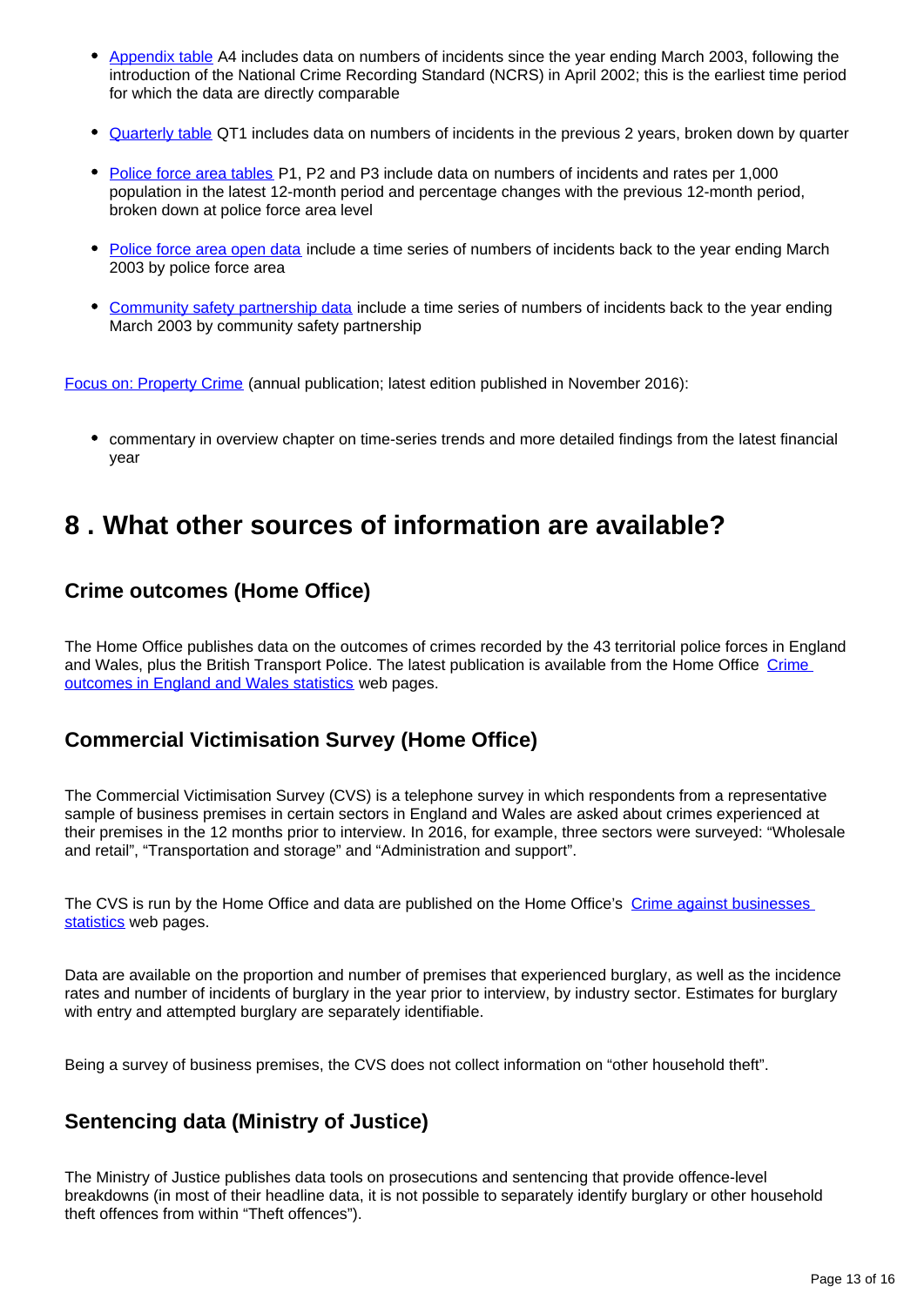The latest Criminal Justice Statistics Quarterly (CJSQ) publication containing these data tools is the year ending [December 2016](https://www.gov.uk/government/statistics/criminal-justice-system-statistics-quarterly-december-2016) release.

### **Scotland**

Crime statistics for Scotland are collected and published separately.

The term "Burglary" is not used in Scotland. There are separate crimes for "Housebreaking" ("Domestic – dwelling", "Domestic – non-dwelling" or "Other"; the latter including business premises) and "In building with intent to steal" (where the building is not actually broken into; for example, where the intruder walks through an open door).

Thefts inside (where the offender had the right to be there) and outside dwellings are not separate offences in Scotland; these are included in an "Other theft" category and are not separately identifiable within the published statistics.

Recorded crime statistics for Scotland are not directly comparable with those in England and Wales. The recorded crime statistics for Scotland are collected on the basis of the Scottish Crime Recording Standard, introduced in 2004, which like its counterpart in England and Wales, aims to give consistency in crime recording. The main principles of the Scottish Crime Recording Standard are similar to the National Crime Recording Standard for England and Wales with regard to when a crime should be recorded.

However, there are differences between the respective counting rules. For example, the "Principal Crime Rule" in England and Wales states that if a sequence of crimes in an incident, or alternatively a complex crime, contains more than a single crime type, then the most serious crime should be counted. For example, an incident where an intruder breaks into a home and assaults the sole occupant would be recorded as two crimes in Scotland, while in England and Wales it would be recorded as a single crime.

Differences in legislation and common law also have to be taken into account when comparing the crime statistics for Scotland with England and Wales.

The Scottish Crime and Justice Survey (SCJS), however, does follow a similar format to the Crime Survey for England and Wales, having a shared antecedence in the British Crime Survey (whose sample during some rounds of the survey in the 1980s covered Scotland, south of the Caledonian Canal). So, while there are differences in the crimes or offence classifications to reflect the differing legal systems, the data are broadly comparable.

Police recorded crime and SCJS data are published by the **[Scottish Government](http://www.gov.scot/Topics/Statistics/Browse/Crime-Justice)**.

### **Northern Ireland**

Crime statistics for Northern Ireland are collected and published separately.

The legal system in Northern Ireland is based on that of England and Wales; the Police Service for Northern Ireland (PSNI) also has the same notifiable offence list for recorded crime as used in England and Wales. In addition, the PSNI has adopted the National Crime Recording Standard (NCRS) and Home Office Counting Rules for recorded crime that applies in England and Wales. Therefore there is broad comparability between the recorded crime statistics in Northern Ireland and England and Wales.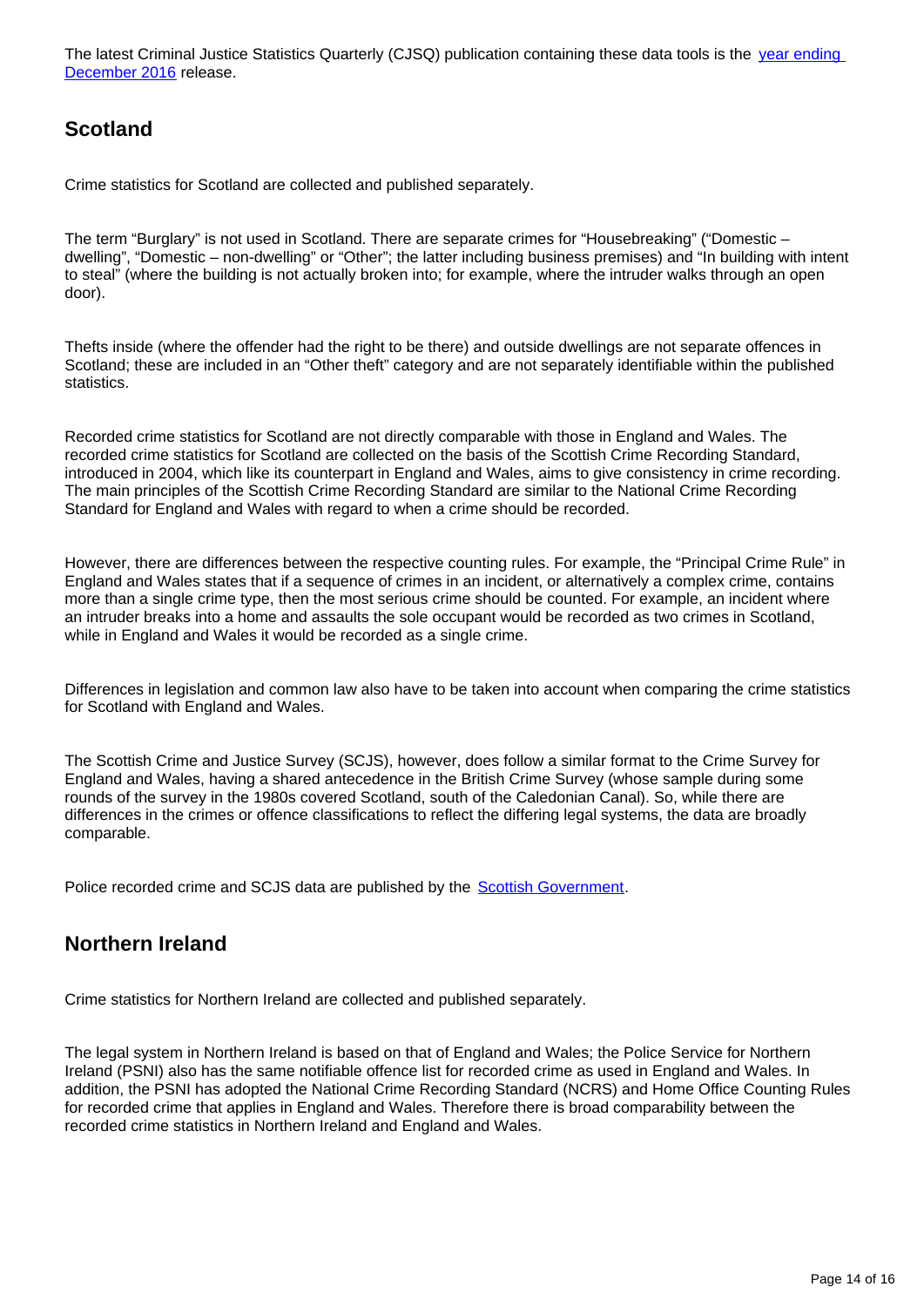The Northern Ireland Crime Survey (NICS) also closely mirrors the format and content of the Crime Survey for England and Wales. It uses a very similar methodology with continuous interviewing and a face-to-face interview with a nationally representative sample of adults (16 years and over), using a similar set of questions. Therefore, results from the two surveys are broadly comparable.

Police recorded crime data are published by the [PSNI](http://www.psni.police.uk/index/updates/updates_statistics.htm) and NICS data are published by the [Department of Justice](https://www.justice-ni.gov.uk/articles/northern-ireland-crime-survey)  [\(Northern Ireland\).](https://www.justice-ni.gov.uk/articles/northern-ireland-crime-survey)

## <span id="page-14-0"></span>**9 . Annex: Legal definitions**

The basic definition of theft is laid out in section 1 of the Theft Act 1968:

[1] A person is guilty of theft if he dishonestly appropriates property belonging to another with the intention of permanently depriving the other of it; and "thief" and "steal" shall be construed accordingly.

[2] It is immaterial whether the appropriation is made with a view to gain, or is made for the thief's own benefit.

The offence of theft (which includes theft from inside a dwelling and theft from outside a dwelling) is laid out in section 7 of the Theft Act 1968:

[1] A person guilty of theft shall on conviction on indictment be liable to imprisonment for a term not exceeding 7 years.

The offence of burglary is laid out in section 9 of the Theft Act 1968:

[1] A person is guilty of burglary if:

(a) he enters any building or part of a building as a trespasser and with intent to commit any such offence as is mentioned in subsection below; or

(b) having entered any building or part of a building as a trespasser he steals or attempts to steal anything in the building or that part of it or inflicts or attempts to inflict on any person therein any grievous bodily harm

[2] The offences referred to in subsection [1], (a) above are offences of stealing anything in the building or part of a building in question, of inflicting on any person therein any grievous bodily harm... therein and of doing unlawful damage to the building or anything therein.

[3] A person guilty of burglary shall on conviction on indictment be liable to imprisonment for a term not exceeding:

(a) where the offence was committed in respect of a building or part of a building which is a dwelling, 14 years

(b) in any other case, 10 years

[4] References in subsections [1] and [2] above to a building and the reference in subsection [3] above to a building which is a dwelling, shall apply also to an inhabited vehicle or vessel and shall apply to any such vehicle or vessel at times when the person having a habitation in it is not there as well as at times when he is.